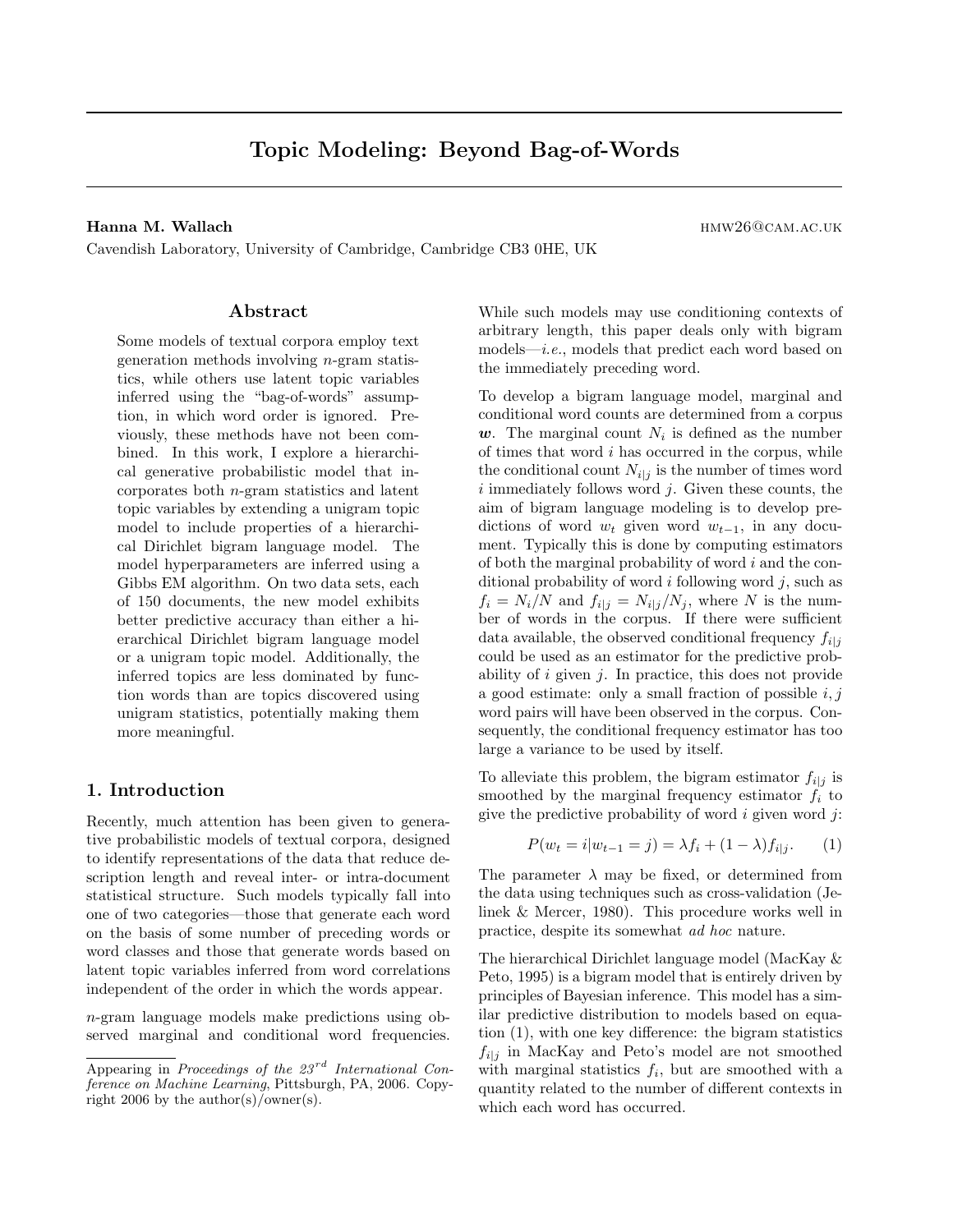Latent Dirichlet allocation (Blei et al., 2003) provides an alternative approach to modeling textual corpora. Documents are modeled as finite mixtures over an underlying set of latent topics inferred from correlations between words, independent of word order.

This bag-of-words assumption makes sense from a point of view of computational efficiency, but is unrealistic. In many language modeling applications, such as text compression, speech recognition, and predictive text entry, word order is extremely important. Furthermore, it is likely that word order can assist in topic inference. The phrases "the department chair couches offers" and "the chair department offers couches" have the same unigram statistics, but are about quite different topics. When deciding which topic generated the word "chair" in the first sentence, knowing that it was immediately preceded by the word "department" makes it much more likely to have been generated by a topic that assigns high probability to words related to university administration.

In practice, the topics inferred using latent Dirichlet allocation are heavily dominated by function words, such as "in", "that", "of" and "for", unless these words are removed from corpora prior to topic inference. While removing these may be appropriate for tasks where word order does not play a significant role, such as information retrieval, it is not appropriate for many language modeling applications, where both function and content words must be accurately predicted.

In this paper, I present a hierarchical Bayesian model that integrates bigram-based and topic-based approaches to document modeling. This model moves beyond the bag-of-words assumption found in latent Dirichlet allocation by introducing properties of MacKay and Peto's hierarchical Dirichlet language model. In addition to exhibiting better predictive performance than either MacKay and Peto's language model or latent Dirichlet allocation, the topics inferred using the new model are typically less dominated by function words than are topics inferred from the same corpora using latent Dirichlet allocation.

# 2. Background

I begin with brief descriptions of MacKay and Peto's hierarchical Dirichlet language model and Blei et al.'s latent Dirichlet allocation.

#### 2.1. Hierarchical Dirichlet Language Model

Bigram language models are specified by a conditional distribution  $P(w_t = i|w_{t-1} = j)$ , described by  $W(W -$ 1) free parameters, where  $W$  is the number of words in

the vocabulary. These parameters are denoted by the matrix  $\Phi$ , with  $P(w_t = i | w_{t-1} = j) \equiv \phi_{i|j}$ .  $\Phi$  may be thought of as a transition probability matrix, in which the  $j<sup>th</sup>$  row, the probability vector for transitions from word j, is denoted by the vector  $\phi_j$ .

Given a corpus  $w$ , the likelihood function is

$$
P(\mathbf{w}|\Phi) = \prod_{i} \prod_{j} \phi_{i|j}^{N_{i|j}}, \tag{2}
$$

where  $N_{i|j}$  is the number of times that word i immediately follows word  $j$  in the corpus.

MacKay and Peto (1995) extend this basic framework by placing a Dirichlet prior over Φ:

$$
P(\Phi|\beta m) = \prod_{j} \text{Dirichlet}(\phi_j|\beta m), \tag{3}
$$

where  $\beta > 0$  and **m** is a measure satisfying  $\sum_i m_i = 1$ .

Combining equations (2) and (3), and integrating over Φ, yields the probability of the corpus given the hyperparameters  $\beta m$ , also known as the "evidence":

$$
P(\mathbf{w}|\beta\mathbf{m}) = \prod_{j} \frac{\prod_{i} \Gamma(N_{i|j} + \beta m_{i})}{\Gamma(N_{j} + \beta)} \frac{\Gamma(\beta)}{\prod_{i} \Gamma(\beta m_{i})}.
$$
 (4)

It is also easy to obtain a predictive distribution for each context j given the hyperparameters  $\beta m$ :

$$
P(i|j, \mathbf{w}, \beta \mathbf{m}) = \frac{N_{i|j} + \beta m_i}{N_j + \beta}.
$$
 (5)

To make the relationship to equation (1) explicit,  $P(i|j, w, \beta m)$  may be rewritten as

$$
P(i|j, \mathbf{w}, \beta \mathbf{m}) = \lambda_j m_i + (1 - \lambda_j) f_{i|j}, \quad (6)
$$

where  $f_{i|j} = N_{i|j}/N_j$  and

$$
\lambda_j = \frac{\beta}{N_j + \beta}.\tag{7}
$$

The hyperparameter  $m_i$  is now taking the role of the marginal statistic  $f_i$  in equation (1).

Ideally, the measure  $\beta m$  should be given a proper prior and marginalized over when making predictions, yielding the true predictive distribution:

$$
P(i|j, w) = \int P(\beta m|w) P(i|j, w, \beta m) d(\beta m).
$$
 (8)

However, if  $P(\beta m|\mathbf{w})$  is sharply peaked in  $\beta m$  so that that it is effectively a delta function, then the true predictive distribution may be approximated by  $P(i|j, \mathbf{w}, [\beta \mathbf{m}]^{\text{MP}})$ , where  $[\beta \mathbf{m}]^{\text{MP}}$  is the maximum of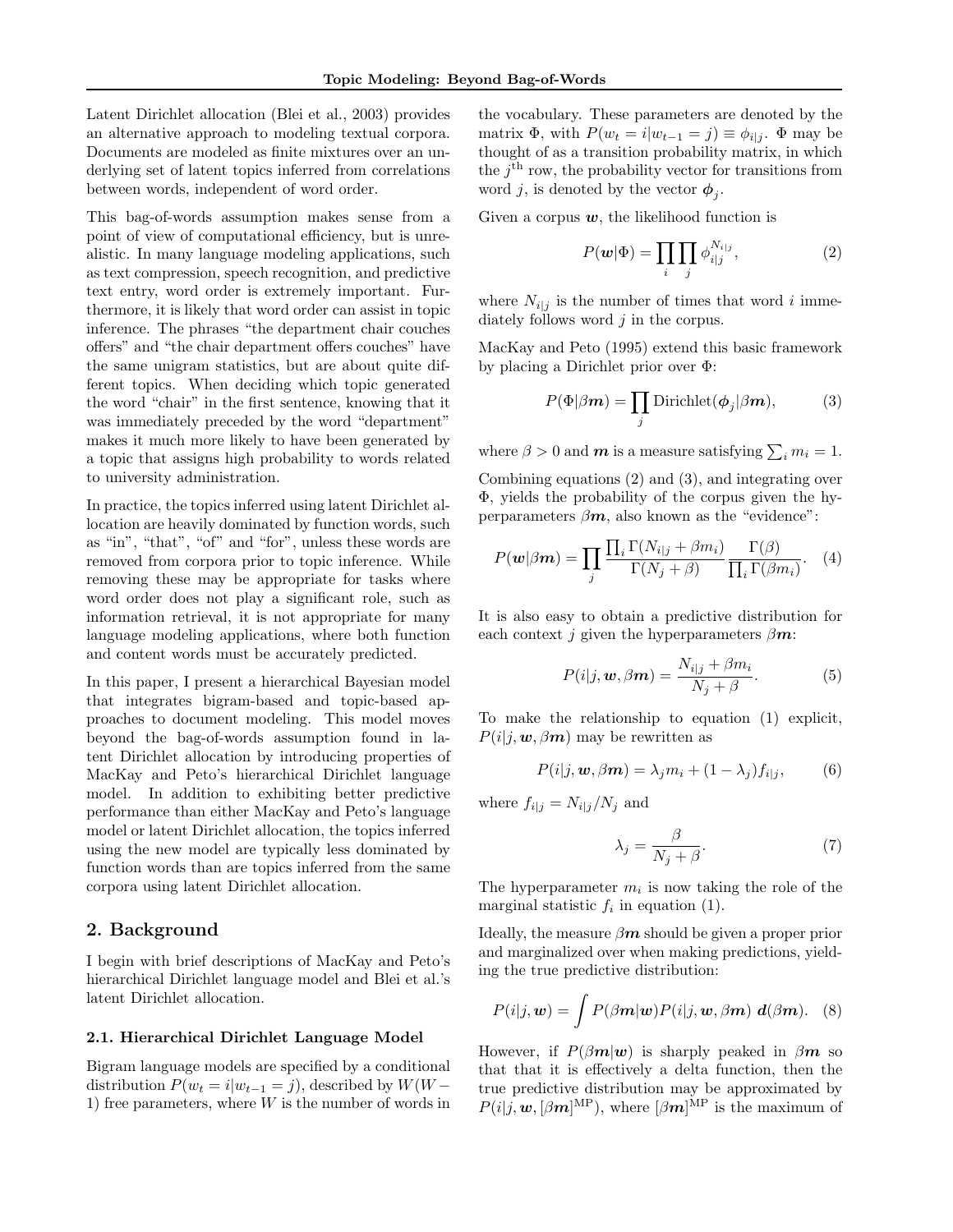$P(\beta m|\mathbf{w})$ . Additionally, the prior over  $\beta m$  may be assumed to be uninformative, yielding a minimal datadriven Bayesian model in which the optimal  $\beta m$  may be determined from the data by maximizing the evidence. MacKay and Peto show that each element of the optimal  $m$ , when estimated using this "empirical" Bayes" procedure, is related to the number of contexts in which the corresponding word has appeared.

#### 2.2. Latent Dirichlet Allocation

Latent Dirichlet allocation (Blei et al., 2003) represents documents as random mixtures over latent topics, where each topic is characterized by a distribution over words. Each word  $w_t$  in a corpus  $w$  is assumed to have been generated by a latent topic  $z_t$ , drawn from a document-specific distribution over T topics.

Word generation is defined by a conditional distribution  $P(w_t = i | z_t = k)$ , described by  $T(W - 1)$  free parameters, where  $T$  is the number of topics and  $W$  is the size of the vocabulary. These parameters are denoted by  $\Phi$ , with  $P(w_t = i | z_t = k) \equiv \phi_{i|k}$ .  $\Phi$  may be thought of as an emission probability matrix, in which the  $k^{\text{th}}$  row, the distribution over words for topic k, is denoted by  $\phi_k$ . Similarly, topic generation is characterized by a conditional distribution  $P(z_t = k|d_t = d)$ , described by  $D(T-1)$  free parameters, where D is the number of documents in the corpus. These parameters form a matrix  $\Theta$ , with  $P(z_t = k | d_t = d) \equiv \theta_{k|d}$ . The  $d<sup>th</sup>$  row of this matrix is the distribution over topics for document d, denoted by  $\theta_d$ .

The joint probability of a corpus  $w$  and a set of corresponding latent topics z is

$$
P(\mathbf{w}, \mathbf{z} | \Phi, \Theta) = \prod_{i} \prod_{k} \prod_{d} \phi_{i|k}^{N_{i|k}} \theta_{k|d}^{N_{k|d}}, \qquad (9)
$$

where  $N_{i|k}$  is the number of times that word i has been generated by topic k, and  $N_{k|d}$  is the number of times topic k has been used in document d.

Blei et al. place a Dirichlet prior over Φ,

$$
P(\Phi|\beta m) = \prod_{k} \text{Dirichlet}(\phi_k|\beta m), \quad (10)
$$

and another over  $\Theta$ ,

$$
P(\Theta|\alpha n) = \prod_{d} \text{Dirichlet}(\boldsymbol{\theta}_{d}|\alpha n). \tag{11}
$$

Combining these priors with equation (9) and integrating over  $\Phi$  and  $\Theta$  gives the evidence for hyperparameters  $\alpha n$  and  $\beta m$ , which is also the probability of the corpus given the hyperparameters:

$$
P(\mathbf{w}|\alpha \mathbf{n}, \beta \mathbf{m}) =
$$

$$
\sum_{\mathbf{z}} \left( \prod_{k} \frac{\prod_{i} \Gamma(N_{i|k} + \beta m_{i})}{\Gamma(N_{k} + \beta)} \frac{\Gamma(\beta)}{\prod_{i} \Gamma(\beta m_{i})} \right)
$$

$$
\prod_{d} \frac{\prod_{k} \Gamma(N_{k|d} + \alpha n_{k})}{\Gamma(N_{d} + \alpha)} \frac{\Gamma(\alpha)}{\prod_{k} \Gamma(\alpha n_{k})} \right). \tag{12}
$$

 $N_k$  is the total number of times topic k occurs in z, while  $N_d$  is the number of words in document d.

The sum over  $z$  cannot be computed directly because it does not factorize and involves  $T<sup>N</sup>$  terms, where N is the total number of words in the corpus. However, it may be approximated using Markov chain Monte Carlo (Griffiths & Steyvers, 2004).

Given a corpus  $w$ , a set of latent topics  $z$ , and optimal hyperparameters  $[\alpha n]^{\text{MP}}$  and  $[\beta m]^{\text{MP}}$ , approximate predictive distributions for each topic  $k$  and document  $d$  are given by the following pair of equations:

$$
P(i|k, \mathbf{w}, \mathbf{z}, [\beta \mathbf{m}]^{\text{MP}}) = \frac{N_{i|k} + [\beta m_i]^{\text{MP}}}{N_k + \beta^{\text{MP}}} \tag{13}
$$

$$
P(k|d, \mathbf{w}, \mathbf{z}, [\alpha \mathbf{n}]^{\text{MP}}) = \frac{N_{k|d} + [\alpha n_k]^{\text{MP}}}{N_d + \alpha^{\text{MP}}}.
$$
 (14)

These may be rewritten as

$$
P(i|k, z, \mathbf{w}, \beta \mathbf{m}) = \lambda_k f_{i|k} + (1 - \lambda_k) m_i \tag{15}
$$

$$
P(k|d, \mathbf{z}, \mathbf{w}, \alpha \mathbf{n}) = \gamma_d f_{k|d} + (1 - \gamma_d) n_d, \qquad (16)
$$

where  $f_{i|k} = N_{i|k}/N_k$ ,  $f_{k|d} = N_{k|d}/N_d$  and

$$
\lambda_k = \frac{\beta}{N_k + \beta} \tag{17}
$$

$$
\gamma_d = \frac{\alpha}{N_d + \alpha}.\tag{18}
$$

 $f_{i|k}$  is therefore being smoothed by the hyperparameter  $m_i$ , while  $f_{k|d}$  is smoothed by  $n_k$ . Note the similarity of equations  $(15)$  and  $(16)$  to equation  $(6)$ .

#### 3. Bigram Topic Model

This section introduces a model that extends latent Dirichlet allocation by incorporating a notion of word order, similar to that employed by MacKay and Peto's hierarchical Dirichlet language model. Each topic is now represented by a set of W distributions.

Word generation is defined by a conditional distribution  $P(w_t = i|w_{t-1} = j, z_t = k)$ , described by  $WT(W - 1)$  free parameters. As before, these parameters form a matrix  $\Phi$ , this time with WT rows.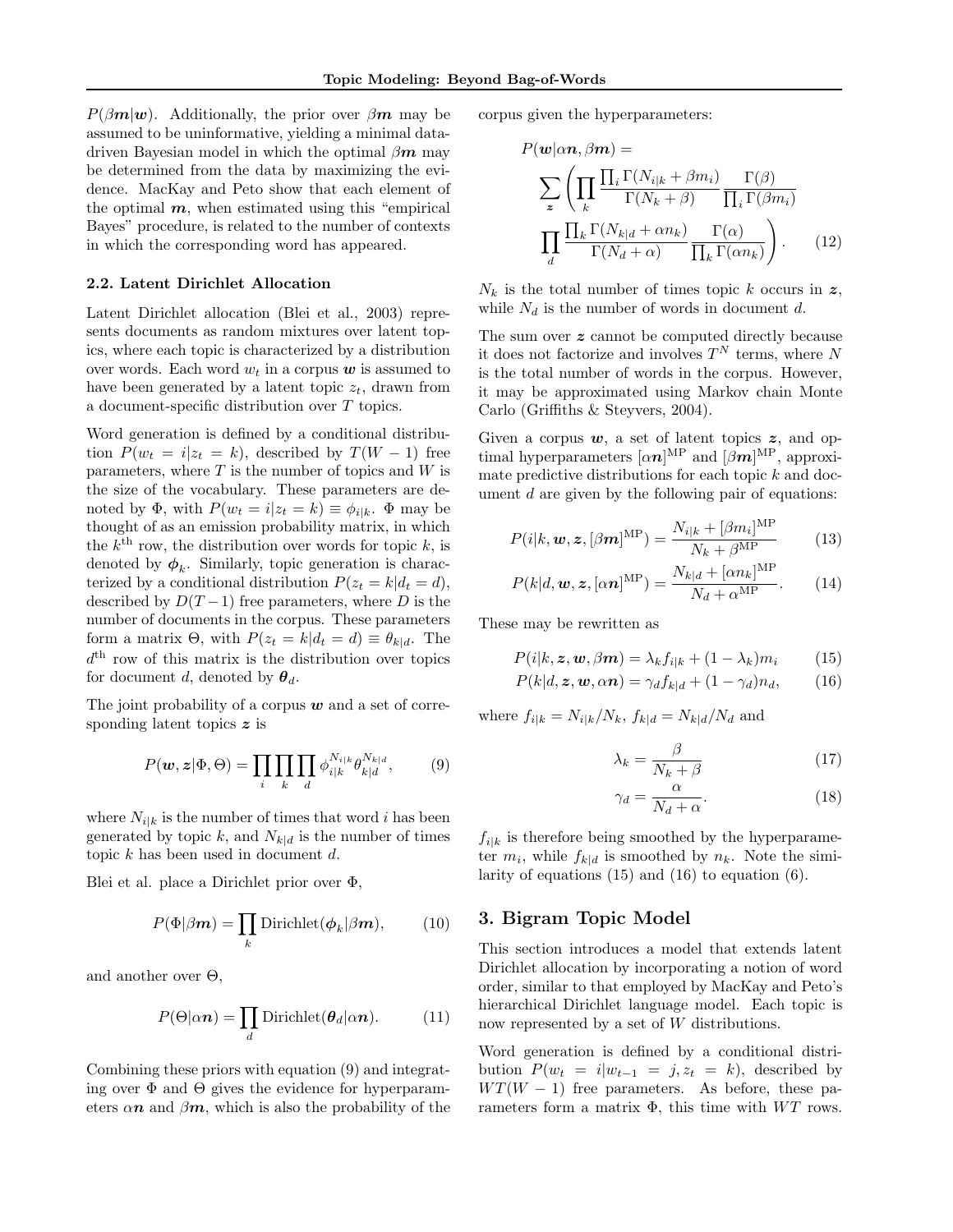Each row is a distribution over words for a particular context j, k, denoted by  $\phi_{i,k}$ . Each topic k is now characterized by the  $W$  distributions specific to that topic. Topic generation is the same as in latent Dirichlet allocation: topics are drawn from the conditional distribution  $P(z_t = k | d_t = d)$ , described by  $D(T - 1)$ free parameters, which form a matrix Θ.

The joint probability of a corpus  $w$  and a single set of latent topic assignments z is

$$
P(\boldsymbol{w}, \boldsymbol{z} | \boldsymbol{\Phi}, \boldsymbol{\Theta}) = \prod_{i} \prod_{j} \prod_{k} \prod_{d} \phi_{i|j,k}^{N_{i|j,k}} \theta_{k|d}^{N_{k|d}}, \qquad (19)
$$

where  $N_{i|j,k}$  is the number of times word i has been generated by topic  $k$  when preceded by word  $j$ . As in latent Dirichlet allocation,  $N_{k|d}$  is the number of times topic  $k$  has been used in document  $d$ .

The prior over  $\Theta$  is chosen to be the same as that used in latent Dirichlet allocation:

$$
P(\Theta|\alpha n) = \prod_{d} \text{Dirichlet}(\theta_d|\alpha n). \tag{20}
$$

However, the additional conditioning context  $j$  in the distribution that defines word generation affords greater flexibility in choosing a hierarchical prior for Φ than in either latent Dirichlet allocation or the hierarchical Dirichlet language model. The priors over Φ used in both MacKay and Peto's language model and Blei et al.'s latent Dirichlet allocation are "coupled" priors: learning the probability vector for a single context,  $\phi_j$  the case of MacKay and Peto's model and  $\phi_k$  in Blei et al.'s, gives information about the probability vectors in other contexts,  $j'$  and  $k'$  respectively. This dependence comes from the hyperparameter vector  $\beta m$ , shared, in the case of the hierarchical Dirichlet language model, between all possible previous word contexts  $j$  and, in the case of latent Dirichlet allocation, between all possible topics  $k$ . Since word generation is conditioned upon both  $j$  and  $k$  in the new model presented in this paper, there is more than one way in which hyperparameters for the prior over Φ might be shared in this model.

**Prior 1:** Most simply, a single hyperparameter vector  $\beta m$  may be shared between all j, k contexts:

$$
P(\Phi|\beta m) = \prod_{j} \prod_{k} \text{Dirichlet}(\phi_{j,k}|\beta m). \tag{21}
$$

Here, knowledge about the probability vector for one  $\phi_{i,k}$  will give information about the probability vectors  $\phi_{j',k'}$  for all other  $j',k'$  contexts.

**Prior 2:** Alternatively there may be T hyperparameter vectors—one for each topic k:

$$
P(\Phi|\{\beta_k \mathbf{m}_k\}) = \prod_j \prod_k \text{Dirichlet}(\boldsymbol{\phi}_{j,k}|\beta_k \mathbf{m}_k). \quad (22)
$$

Information is now shared between only those probability vectors with topic context  $k$ . Intuitively, this is appealing. Learning about the distribution over words for a single context  $j, k$  yields information about the distributions over words for other contexts  $j', k$ that share this topic, but not about distributions with other topic contexts. In other words, this prior encapsulates the notion of similarity between distributions over words for a given topic context.

Having defined the distributions that characterize word and topic generation in the new model and assigned priors over the parameters, the generative process for a corpus  $w$  is:

1. For each topic  $k$  and word  $i$ :

- (a) Draw  $\phi_{j,k}$  from the prior over  $\Phi$ : either Dirichlet $(\phi_{i,k}|\beta m)$  (prior 1) or Dirichlet( $\phi_{i,k}|\beta_k m_k$ ) (prior 2).
- 2. For each document d in the corpus:
	- (a) Draw the topic mixture  $\theta_d$  for document d from Dirichlet $(\theta_d|\alpha n)$ .
	- (b) For each position  $t$  in document  $d$ :
		- i. Draw a topic  $z_t \sim \text{Discrete}(\boldsymbol{\theta}_d)$ .
		- ii. Draw a word  $w_t$  from the distribution over words for the context defined by the topic  $z_t$  and previous word  $w_{t-1}$ , Discrete $(\boldsymbol{\phi}_{w_{t-1},z_t})$ .

The evidence, or probability of a corpus  $w$  given the hyperparameters, is either (prior 1)

$$
P(\mathbf{w}|\alpha \mathbf{n}, \beta \mathbf{m}) =
$$
  
\n
$$
\sum_{\mathbf{z}} \left( \prod_{j} \prod_{k} \frac{\prod_{i} \Gamma(N_{i|j,k} + \beta m_{i})}{\Gamma(N_{j,k} + \beta)} \frac{\Gamma(\beta)}{\prod_{i} \Gamma(\beta m_{i})} \right)
$$
  
\n
$$
\prod_{d} \frac{\prod_{k} \Gamma(N_{k|d} + \alpha n_{k})}{\Gamma(N_{d} + \alpha)} \frac{\Gamma(\alpha)}{\prod_{k} \Gamma(\alpha n_{k})} \right)
$$
(23)

or (prior 2)

$$
P(\mathbf{w}|\alpha \mathbf{n}, \{\beta_k \mathbf{m}_k\}) =
$$
  
\n
$$
\sum_{\mathbf{z}} \left( \prod_j \prod_k \frac{\prod_i \Gamma(N_{i|j,k} + \beta_k m_{i|k})}{\Gamma(N_{j,k} + \beta_k)} \frac{\Gamma(\beta)}{\prod_i \Gamma(\beta_k m_{i|k})} \right)
$$
  
\n
$$
\prod_d \frac{\prod_k \Gamma(N_{k|d} + \alpha n_k)}{\Gamma(N_d + \alpha)} \frac{\Gamma(\alpha)}{\prod_k \Gamma(\alpha n_k)}.
$$
 (24)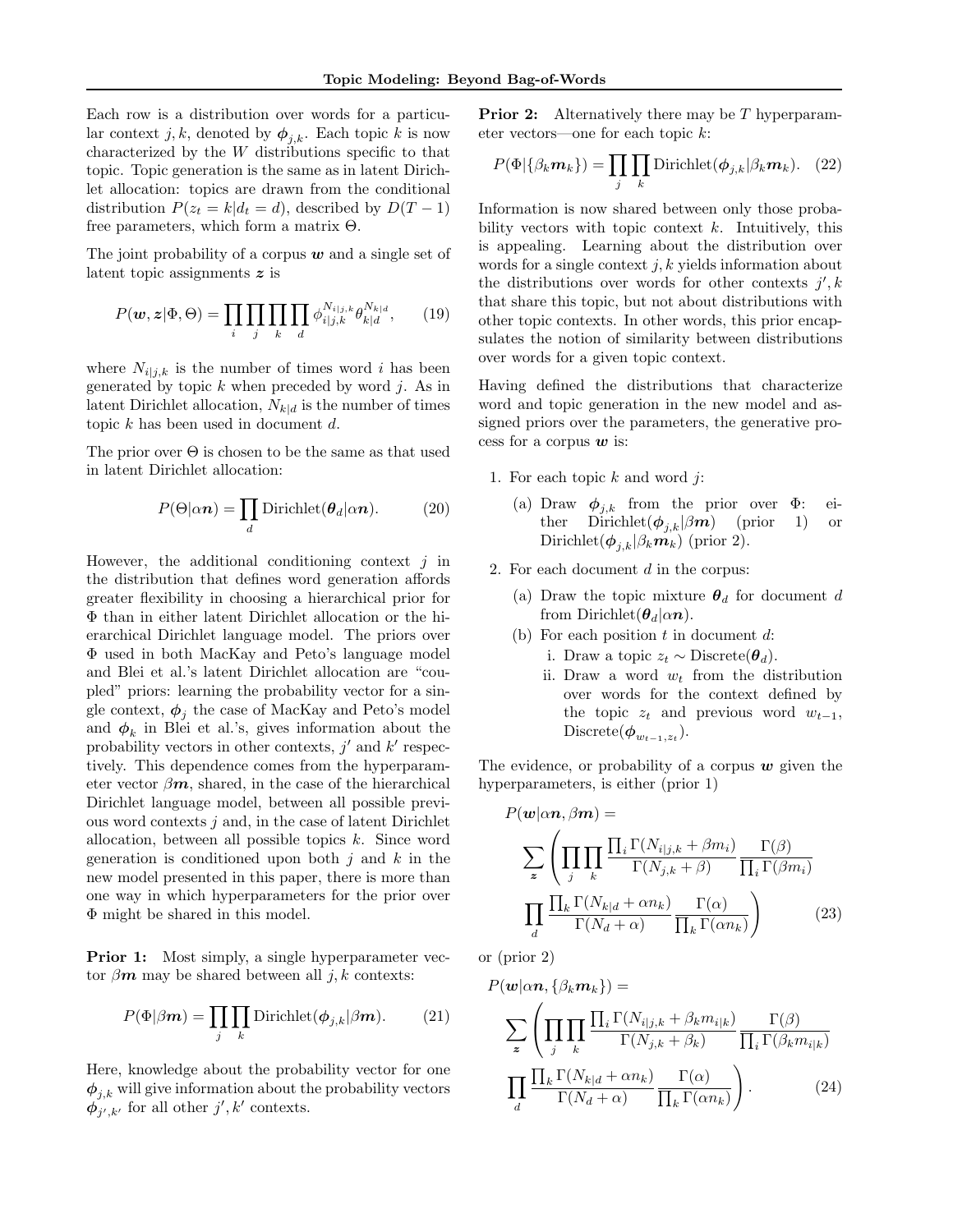As in latent Dirichlet allocation, the sum over z is intractable, but may be approximated using MCMC.

For a single set of latent topics z, and optimal hyperparameters  $[\beta m]^{\text{MP}}$  or  $\{[\beta_k m_k]^{\text{MP}}\}$ , the approximate predictive distribution over words given previous word  $i$  and current topic k is either (prior 1)

$$
P(i|j,k,\mathbf{w},\mathbf{z},[\beta\mathbf{m}]^{\text{MP}}) = \frac{N_{i|j,k} + [\beta m_i]^{\text{MP}}}{N_{j,k} + \beta^{\text{MP}}} \qquad (25)
$$

or (prior 2)

$$
P(i|j, k, \mathbf{w}, \mathbf{z}, \{[\beta_k \mathbf{m}_k]^{\text{MP}}\}) =
$$

$$
\frac{N_{i|j,k} + [\beta_k m_{i|k}]^{\text{MP}}}{N_{j,k} + \beta_k^{\text{MP}}}.
$$
(26)

In equation (25), the statistic  $N_{i|j,k}/N_{j,k}$  is always smoothed by the quantity  $m_i$ , regardless of the conditioning context,  $j, k$ . Meanwhile, in equation (26),  $N_{i|j,k}/N_{j,k}$  is smoothed by  $m_{i|k}$ , which is will vary depending on the conditioning topic  $k$ .

Given  $[\alpha n]^{\text{MP}}$ , the approximate predictive distribution over topics for document d is

$$
P(k|d, \mathbf{w}, \mathbf{z}, [\alpha \mathbf{n}]^{\text{MP}}) = \frac{N_{k|d} + [\alpha n_k]^{\text{MP}}}{N_d + \alpha^{\text{MP}}}.
$$
 (27)

#### 4. Inference of Hyperparameters

Previous sampling-based treatments of latent Dirichlet allocation have not included any method for optimizing hyperparameters. However, the method described in this section may be applied to both latent Dirichlet allocation and the model presented in this paper.

Given an uninformative prior over  $\alpha n$  and  $\beta m$  or  $\{\beta_k m_k\}$ , the optimal hyperparameters,  $[\alpha n]^{\text{MP}}$  and  $[\beta m]^{\text{MP}}$  or  $\{[\beta_k m_k]^{\text{MP}}\}$ , may be found by maximizing the evidence, given in equation (23) or (24).

The evidence contains latent variables z and must therefore be maximized with respect to the hyperparameters using an expectation-maximization (EM) algorithm. Unfortunately, the expectation with respect to the distribution over the latent variables involves a sum over  $T^N$  terms, where N is the number of words in the entire corpus. However, this sum may be approximated using a Markov chain Monte Carlo algorithm, such as Gibbs sampling, resulting in a Gibbs EM algorithm (Andrieu et al., 2003). Given a corpus  $w$ , and denoting the set of hyperparameters as  $U = \{\alpha n, \beta m\}$ or  $U = {\alpha n, {\beta_k m_k}}$ , the optimal hyperparameters may be found by using the following steps:

- 2. Iteration i:
	- (a) **E-step:** Draw S samples  $\{z^{(s)}\}_{s=1}^S$  from  $P(z|w, U^{(i-1)})$  using a Gibbs sampler.
	- (b) M-step: Maximize

$$
U^{(i)} = \argmax_{U} \frac{1}{S} \sum_{s=1}^{S} \log P(\boldsymbol{w}, \boldsymbol{z}^{(s)} | U)
$$

3.  $i \leftarrow i + 1$  and go to 2.

#### 4.1. E-Step

Gibbs sampling involves sequentially sampling each variable of interest,  $z_t$  here, from the distribution over that variable given the current values of all other variables and the data. Letting the subscript  $-t$  denote a quantity that excludes data from the  $t<sup>th</sup>$  position, the conditional posterior for  $z_t$  is either (prior 1)

$$
P(z_t = k | \mathbf{z}_{-t}, \mathbf{w}, \alpha \mathbf{n}, \beta \mathbf{m}) \propto
$$
  

$$
\frac{\{N_{w_t | w_{t-1}, k}\}_{-t} + \beta m_{w_t}}{\{N_k\}_{-t} + \beta} \frac{\{N_{k | d_t}\}_{-t} + \alpha n_k}{\{N_{d_t}\}_{-t} + \alpha}
$$
 (28)

or (prior 2)

$$
P(z_t = k | \mathbf{z}_{-t}, \mathbf{w}, \alpha \mathbf{n}, \{\beta_k \mathbf{m}_k\}) \propto
$$
  

$$
\frac{\{N_{w_t | w_{t-1}, k}\}_{-t} + \beta_k m_{w_t | k}}{\{N_{w_{t-1}, k}\}_{-t} + \beta_k} \frac{\{N_{k | d_t}\}_{-t} + \alpha n_k}{\{N_{d_t}\}_{-t} + \alpha}.
$$
 (29)

Drawing a single set of topics z takes time proportional to the size of the corpus  $N$  and the number of topics T. The E-step therefore takes time proportional to N, T and the number of iterations for which the Markov chain is run in order to obtain the S samples.

Note that the samples used to approximate the E-step must come from a single Markov chain. The model is unaffected by permutations of topic indices. Consequently, there is no correspondence between topic indices across samples from different Markov chains: topics that have index  $k$  in two different Markov chains need not have similar distributions over words.

## 4.2. M-Step

Given  $\{z^{(s)}\}_{s=1}^S$ , the optimal  $\alpha n$  can be computed using the fixed-point iteration

$$
[\alpha n_k]^{\text{new}} =
$$
  
\n
$$
\alpha n_k \frac{\sum_{s} \sum_{d} (\Psi(N_{k|d}^{(s)} + \alpha n_k) - \Psi(\alpha n_k))}{\sum_{s} \sum_{d} (\Psi(N_d + \alpha) - \Psi(\alpha))},
$$
 (30)

where  $N_{k|d}^{(s)}$  $\binom{S}{k|d}$  is the number of times topic k has been used in document  $d$  in the  $s<sup>th</sup>$  sample. Similar fixedpoint iterations can be used to determine  $[\beta m_i]^{\text{MP}}$  and  $\{[\beta_k m_k]^{\text{MP}}\}\$ (Minka, 2003).

<sup>1.</sup> Initialize  $z^{(0)}$  and  $U^{(0)}$  and set  $i = 1$ .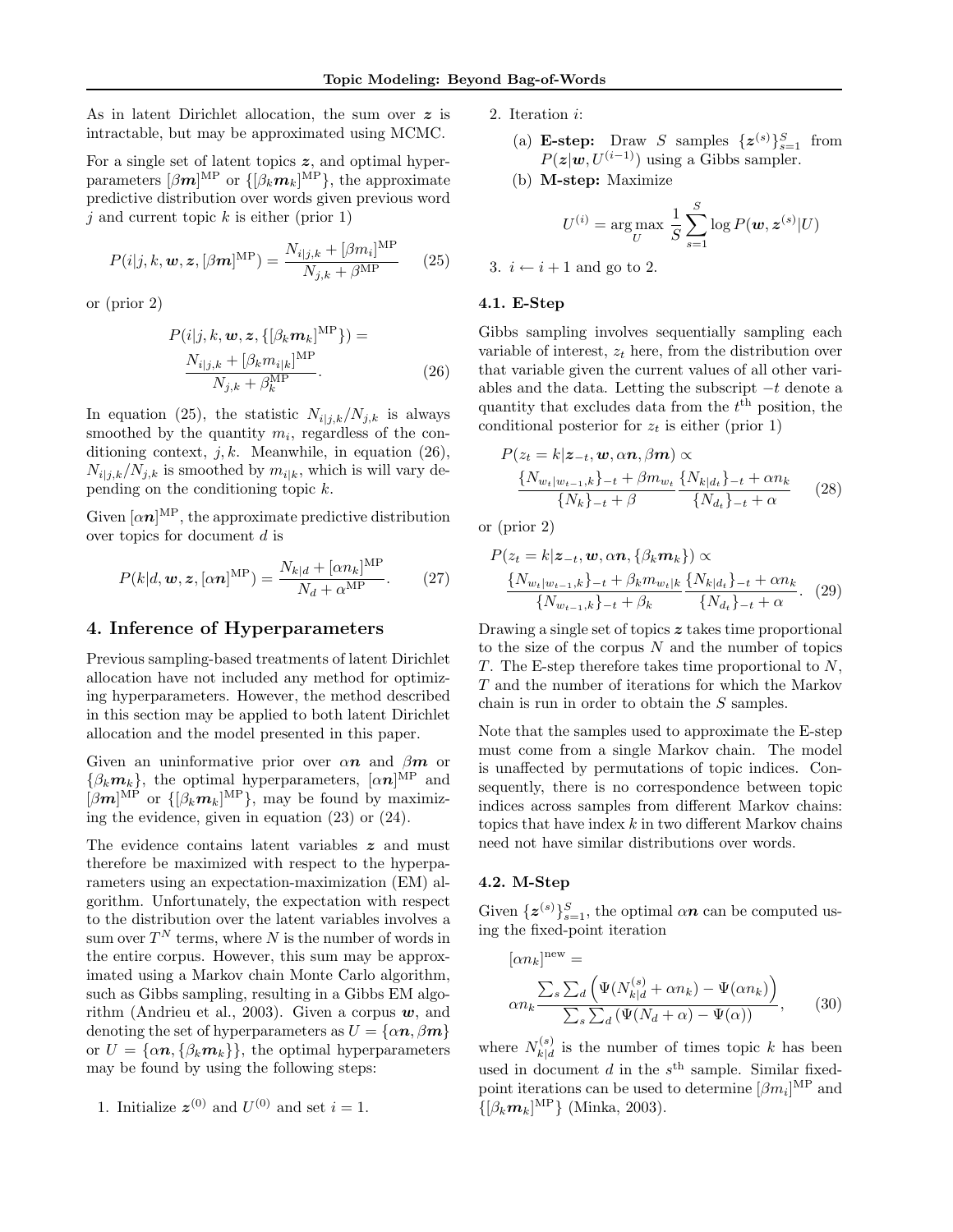In my implementation, each fixed-point iteration takes time that is proportional to  $S$  and (at worst) N. For latent Dirichlet allocation and the new model with prior 1, the time taken to perform the M-step is therefore at worst proportional to  $S$ ,  $N$  and the number of iterations taken to reach convergence. For the new model with prior 2, the time taken is also proportional to T.

## 5. Experiments

To evaluate the new model, both variants were compared with latent Dirichlet allocation and MacKay and Peto's hierarchical Dirichlet language model. The topic models were trained identically: the Gibbs EM algorithm described in the previous section was used for both the new model (with either prior) and latent Dirichlet allocation. The hyperparameters of the hierarchical Dirichlet language model were inferred using the same fixed-point iteration used in the M-step. The results presented in this section are therefore a direct reflection of differences between the models.

Language models are typically evaluated by computing the information rate of unseen test data, measured in bits per word: the better the predictive performance, the fewer the bits per word. Information rate is a direct measure of text compressibility. Given corpora  $w$  and  $w_{test}$ , information rate is defined as

$$
R = -\frac{\log_2 P(\boldsymbol{w}_{\text{test}}|\boldsymbol{w})}{N_{\text{test}}},\tag{31}
$$

where  $N_{\text{test}}$  is the number of words in the test corpus. The information rate may be computed directly for the hierarchical Dirichlet language model. For the topic models, computing  $P(\boldsymbol{w}_{\text{test}}|\boldsymbol{w})$  requires summing over  $z$  and  $z<sup>test</sup>$ . As mentioned before, this is intractable. Instead, the information rate may be computed using a single set of topics  $z$  for the training data, in this case obtained by running a Gibbs sampler for 20000 iterations after the hyperparameters have been inferred. Given z, multiple sets of topics for the test data  $\{z_{\text{test}}^{(s)}\}_{s=1}^S$  may be obtained using the predictive distributions. Given hyperparameters U,  $P(\boldsymbol{w}_{\text{test}}|\boldsymbol{w})$ may be approximated by taking the harmonic mean of  $\{P(\boldsymbol{w}_{\text{test}}|\boldsymbol{z}_{\text{test}}^{(s)},\boldsymbol{w},\boldsymbol{z},U)\}_{s=1}^S$  (Kass & Raftery, 1995).

#### 5.1. Corpora

The models were compared using two data sets. The first was constructed by drawing 150 abstracts (documents) at random from the Psychological Review Abstracts data provided by Griffiths and Steyvers (2005). A subset of 100 documents were used to infer the hyperparameters, while the remaining 50 were used for evaluating the models. The second data set consisted of 150 newsgroup postings, drawn at random from the 20 Newsgroups data (Rennie, 2005). Again, 100 documents were used for inference, while 50 were retained for evaluating predictive accuracy.

Punctuation characters, including hyphens and apostrophes, were treated as word separators, and each number was replaced with a special "number" token to reduce the size of the vocabulary. To enable evaluation using documents containing tokens not present in the training corpus, all words that occurred only once in the training corpus were replaced with an "unseen" token u. Preprocessing the Psychological Review Abstracts data in this manner resulted in a vocabulary of 1374 words, which occurred 13414 times in the training corpus and 6521 times in the documents used for testing. The 20 Newsgroups data ended up with a vocabulary of 2281 words, which occurred 27478 times in the training data and 13579 times in the test data. Despite consisting of the same number of documents, the 20 Newsgroups corpora are roughly twice the size of the Psychological Review Abstracts corpora.

#### 5.2. Results

The experiments involving latent Dirichlet allocation and the new model were run with 1 to 120 topics, on an Opteron 254 (2.8GHz). These models all required at most 200 iterations of the Gibbs EM algorithm described in section 4. In the E-step, a Markov chain was run for 400 iterations. The first 200 iterations were discarded and 5 samples were taken from the remaining iterations. The mean time taken for each iteration is shown for both variants of the new model as a function of the number of topics in figure 2. As expected, the time taken is proportional to both the number of topics and the size of the corpus.

The information rates of the test data are shown in figure 1. On both corpora, latent Dirichlet allocation and the hierarchical Dirichlet language model achieve similar performance. With prior 1, the new model improves upon this by between 0.5 and 1 bits per word. However, with prior 2, it achieves an information rate reduction of between 1 and 2 bits per word. For latent Dirichlet allocation, the information rate is reduced most by the first 20 topics. The new model uses a larger number of topics and exhibits a greater information rate reduction as more topics are added. In latent Dirichlet allocation, the latent topic for a given word is inferred using the identity of the word, the number of times the word has previously been assumed to be generated by each topic, and the number of times each topic has been used in the current document. In the new model, the previous word is also taken into ac-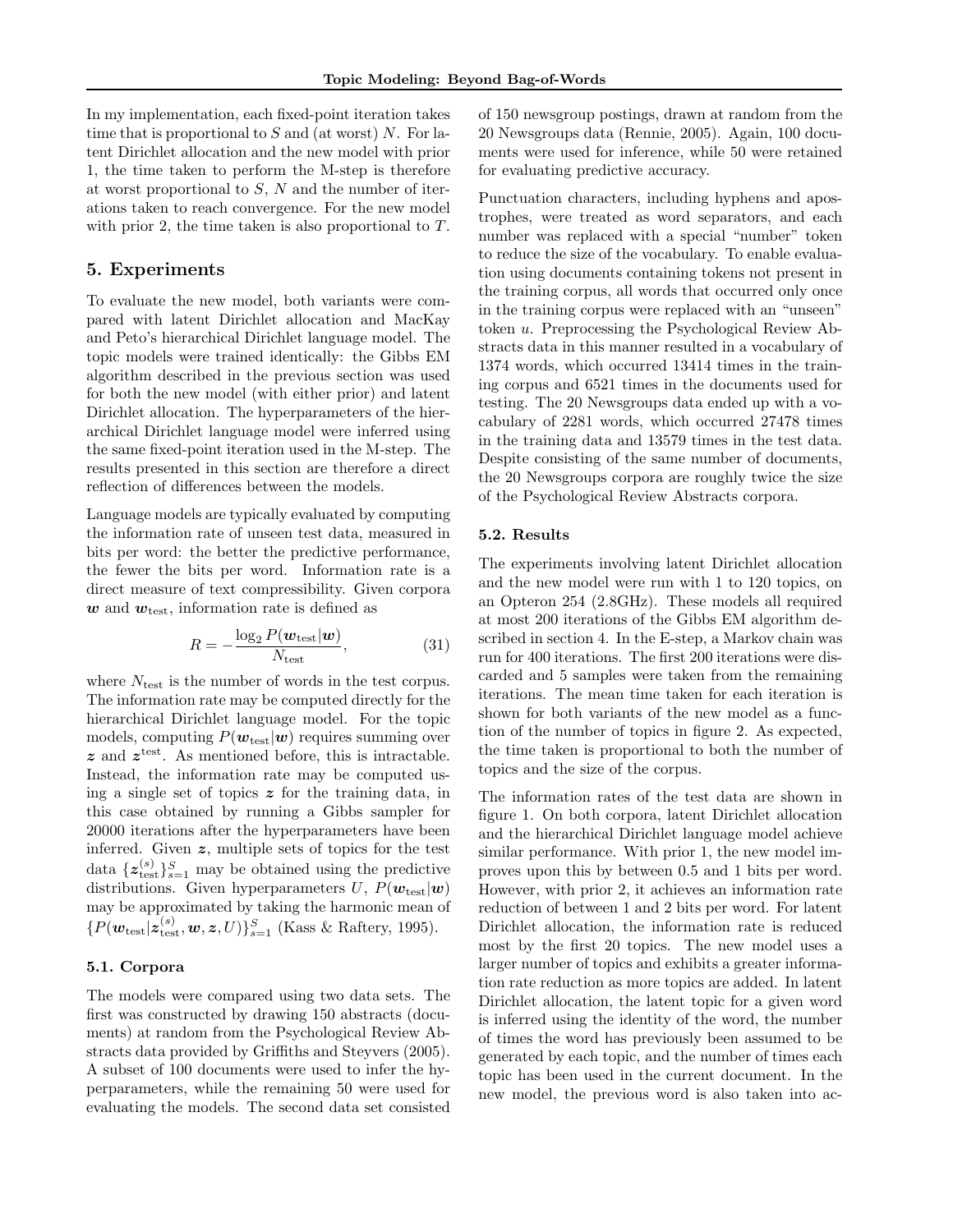

Figure 1. Information rates of the test data, measured in bits per word, under the different models versus number of topics. Left: Psychological Review Abstracts data. Right: 20 Newsgroups data.



Figure 2. Mean time taken to perform a single iteration of the Gibbs EM algorithm described in section 4 as a function of the number of topics for both variants of the new model. Left: prior 1. Right: prior 2.

count. This additional information means words that were considered to be generated by the same topic in latent Dirichlet allocation, may now be assumed to have been generated by different topics, depending on the contexts in which they are seen. Consequently, the new model tends to use a greater number of topics.

In addition to comparing predictive accuracy, it is instructive to look at the inferred topics. Table 1 shows the words most frequently assigned to a selection of topics extracted from the 20 Newsgroups training data by each of the models. The "unseen" token was omitted. The topics inferred using latent Dirichlet allocation contain many function words, such as "the", "in" and "to". In contrast, all but one of the topics inferred by the new model, especially with prior 2, typically contain fewer function words. Instead, these are largely collected into the single remaining topic, shown in the last column of rows 2 and 3 in table 1. This effect is similar, though less pronounced, to that achieved by Griffiths et al.'s composite model (2004), in which function words are handled by a hidden Markov model, while content words are handled by latent Dirichlet allocation.

## 6. Future Work

There is a another possible prior over  $\Phi$ , in addition to the two priors discussed in this paper. This prior has a hyperparameter vector for each previous word context  $j$ , resulting in  $W$  hyperparameter vectors:

$$
P(\Phi|\{\beta_j \mathbf{m}_j\}) = \prod_j \prod_k \text{Dirichlet}(\phi_{j,k}|\beta_j \mathbf{m}_j). \quad (32)
$$

Here, information is shared between all distributions with previous word context  $j$ . This prior captures the notion of common bigrams—word pairs that always occur together. However, the number of hyperparameter vectors is extremely large—much larger than the number of hyperparameters in prior 2—with comparatively little data from which to infer them. To make effective use of this prior, each normalized measure  $m_i$ should itself be assigned a Dirichlet prior. This variant of the model could be compared with those presented